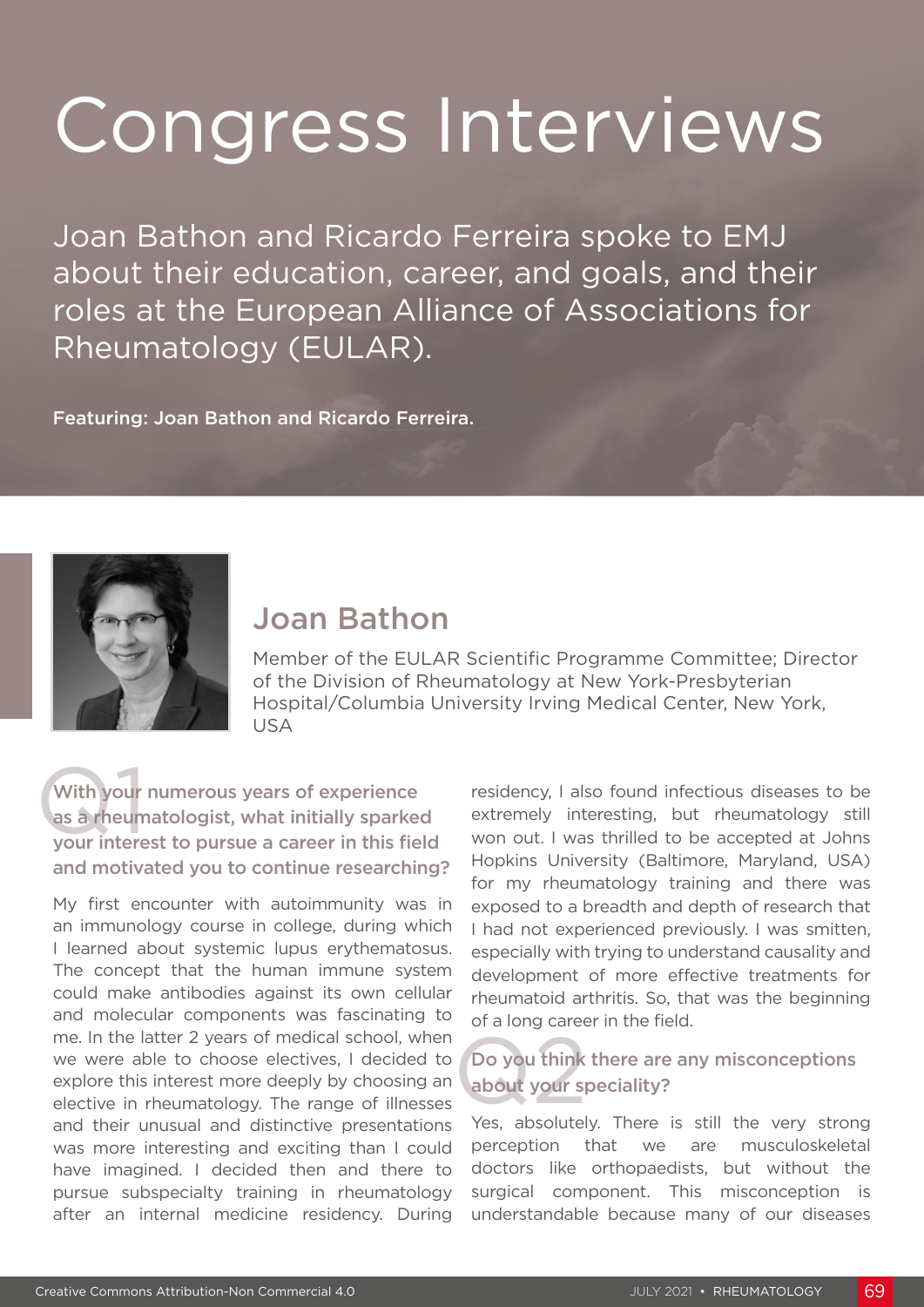*"I was*  have an inflammatory arthritis component. Since arthritis is painful, this is often the symptom that initially brings the patient to our attention. But, while many medical specialties are focussed on a single organ like the heart or the kidney or the liver; autoimmune rheumatic diseases are generally multi-organ illnesses. The best example is lupus, which can affect the brain, lungs, heart, skin, kidneys, blood vessels, and more. Moreover, our diseases involve specific patterns of organ involvement that are nuanced and subtle at times. So, explaining autoimmune disease is a little complicated. Getting the message across that we treat illnesses that affect multiple organs characterised by a dysregulated immune system can be challenging, especially because we also do treat conditions that are joint specific (e.g., gout). However, our professional organisations

(the EULAR, the American College of Rheumatology [ACR], and others) are really skilled at crafting those messages for the public.

The New Yor<br>Presbyterian<br>Columbia Un The New York-Presbyterian Hospital/ Columbia University Irving Medical Center is thought of as one of the top departments in the USA; what do you think other university hospitals could learn from the approach taken there?

Like other top academic Rheumatology programmes, we have recruited or developed a nationally/internationally recognised faculty, each of whom specialises in a particular autoimmune rheumatic disease and contributes new knowledge to the field through research. This research may be clinical (defining disease characteristics or presentation, biomarkers, outcomes) or basic/translational (understanding mechanisms of disease in the laboratory). In some situations, a clinical and a basic/translational investigator are paired and collaborate in the study of their disease of interest. These collaborative approaches within a single disease have facilitated the establishment of dedicated clinical programmes in each major autoimmune rheumatic disease, such as a Scleroderma Center, Lupus Center, Inflammatory Arthritis Center, and so on. The patient who attends an appointment in one of these centres knows they are seeing a

*smitten, especially with trying to understand causality and development of more effective treatments for rheumatoid arthritis. So, that was the beginning of a long career in the field."*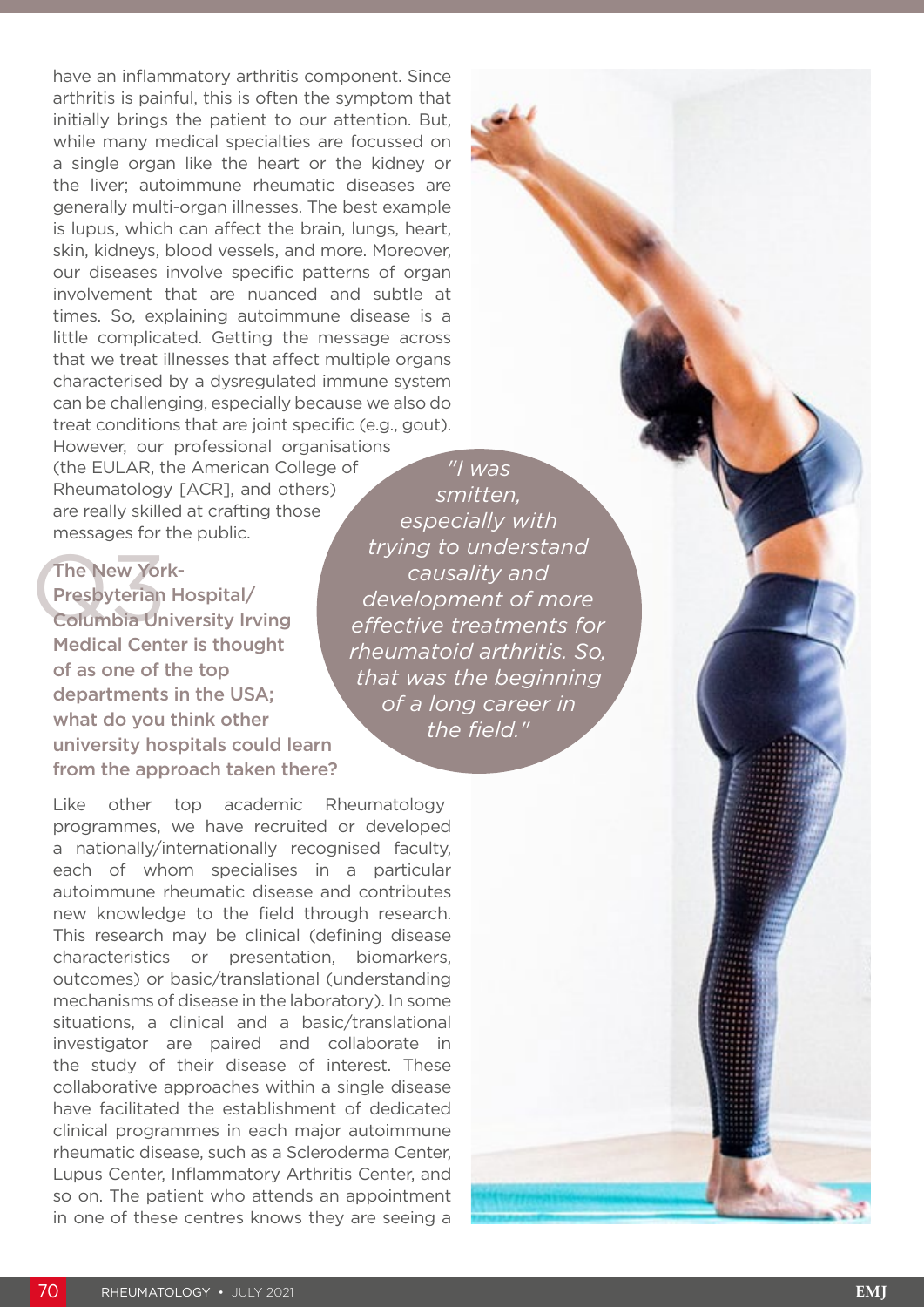top expert in their disease and who, in turn, has assembled experts in other specialties where necessary to address lung-, cardiac-, kidneyspecific complications. So, the patient receives a comprehensive multi-specialty evaluation initially, as well as long term management by a team of top experts in their disease.

You currently<br>international<br>for your resea You currently have more than 167 international publications to your name for your research in rheumatology. What do you believe to be the current gaps in literature and what topics merit greater attention?

For the most part, we still do not understand what truly causes our diseases. Much progress has been made on the genetic side, identifying genes that put patients at higher risk for developing an autoimmune rheumatic disease. But genes are generally not enough, in and of themselves, to cause disease but rather require a trigger. We still do not understand what actually triggers our diseases, whether it is an infection, an environmental insult, or other stimulus. We have learned that smoking, for example, is a very significant risk factor for rheumatoid arthritis, especially when combined with genetic predisposition, but in general we have only brushed the surface on identifying critical environmental and infectious triggers. We also now understand that these illnesses have a long asymptomatic phase, during which the immune system is gearing up like an iceberg forming under the surface. Eventually that iceberg rises above the surface and the patient develops symptoms. But we need a better way to identify those asymptomatic individuals during this process so we can intervene while they are still asymptomatic and healthy, to avert the progression to a clinical disease. While most autoimmune rheumatic diseases are characterised by 'out of control' inflammation that must be quelled, several also have a significant fibrotic component (e.g., scleroderma). We particularly do not understand the pathogenesis of this fibrosis and how to prevent it from worsening. While there are some advances in this field which have led to two new U.S. Food and Drug Administration (FDA) approved medications, the effects of these medications are relatively modest, and much more investigative work is needed. There is still a lot to learn to improve the lives of our patients!

Since your ap<br>Division of R<br>Presbyterian Since your appointment to Director of the Division of Rheumatology at New York-Presbyterian Hospital/Columbia University Medical Center, what has been your proudest achievement?

Rheumatology at Columbia University has a long and distinguished history. Columbia was the site of the first clinical and research unit dedicated to rheumatic diseases in the USA, the site of the discovery of rheumatoid factor and its link to rheumatoid arthritis, seminal work in the role of immune complexes in lupus, in defining the functions of CD4, CD8, and discovery of CD40L, and the discovery of the HLA-DR 'shared epitope' that conveys the strongest risk for rheumatoid arthritis, and many others. However, when I took over 10 years ago, the Division had contracted to a small, albeit outstanding, clinical division and with only one researcher (a giant in the field: Robert Winchester). I urgently needed to re-build the clinical division but did so first with funded clinical researchers who would build clinical and clinical research programmes in their respective diseases. This would then lay the foundation for attracting basic/translational researchers who study disease mechanisms but need to collaborate with clinical researchers to obtain blood or tissue samples from patients with their disease of interest. This strategy has been successful. We have gone from five faculty members to 15 and are still growing, and our research budget has increased 12 fold. We now have dedicated thriving research programmes in rheumatoid arthritis and juvenile idiopathic arthritis, lupus, scleroderma, spondyloarthropathy, psoriatic arthritis, and immune events related to checkpoint therapy. We still have some gaps to fill, so the work is always ongoing.

#### How much of<br>the EULAR complement<br>rheumatologi How much of an impact do you believe the EULAR congress has, both directly on rheumatologists and indirectly on patients?

The EULAR congress has a tremendous impact on both groups. From the rheumatologist's perspective, the annual congress is the key mechanism in Europe and beyond for annual clinical education and updates, presentation of novel research findings, enabling networking among clinicians and researchers, and as a platform for the development of guidelines